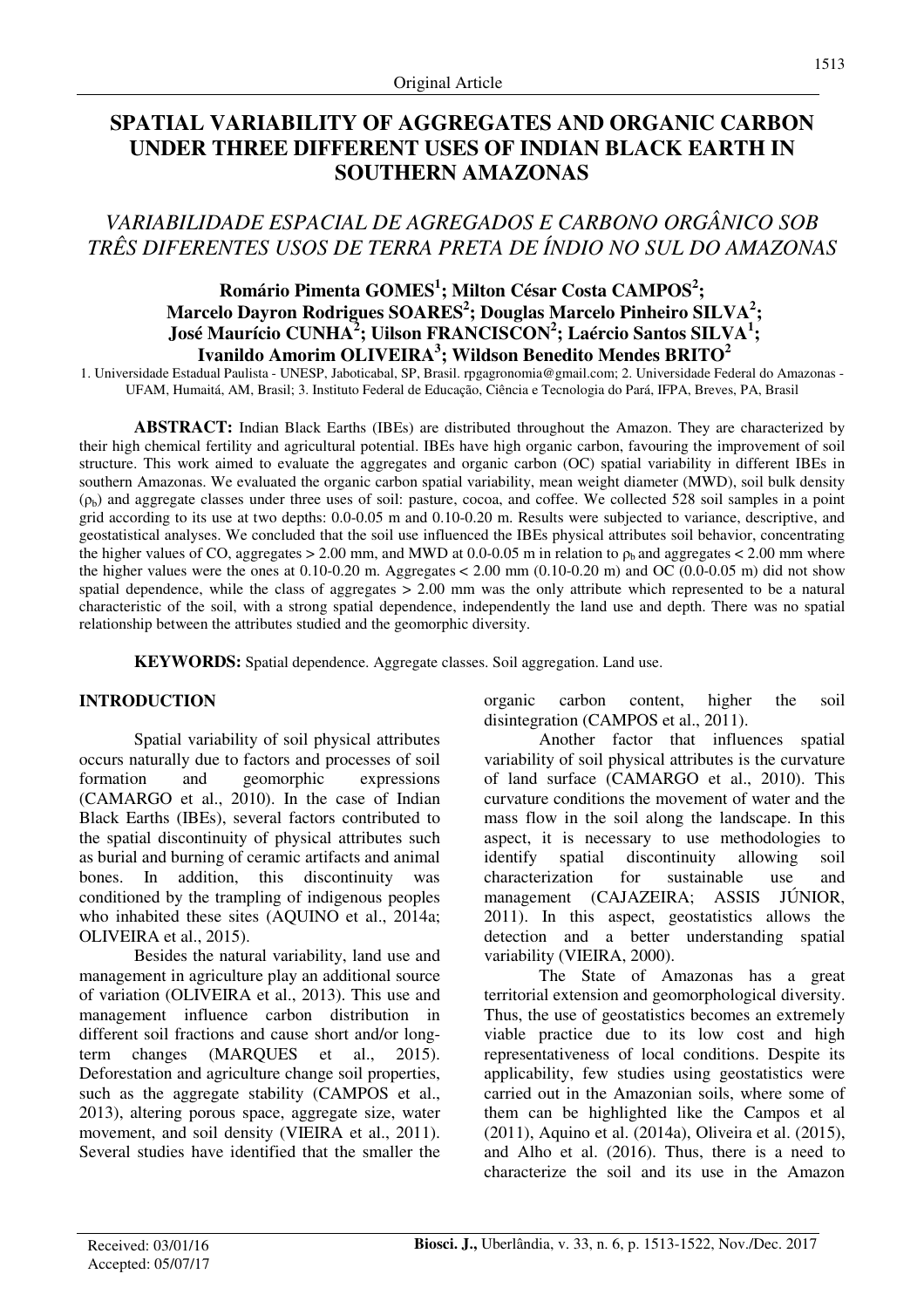region. In this way, the objective of this work was to evaluate the spatial variability of aggregates and organic carbon in Terra Preta de Indio (Indian Black Earth) under different land uses in southern Amazonas.

### **MATERIAL AND METHODS**

The study was carried out in the southern part of the Amazonas State, in Apuí and Manicoré at the roadside BR 230, the Transamazônica highway. Three areas of Indian Black Earth (IBE) were selected where cocoa, coffee, and pasture were growing. The IBE area with pasture (7 years of pasture growth) is located in Manicoré (Latitude 7º 59' 22" S, Longitude 61º 39' 51.2" W). This pasture is characterized by the use of brachiaria (*Brachiaria brizanta*) which supports one animal unit per hectare in an extensive system (Figure 1). The soil from this area was classified as Eutrophic RedYellow Argisol (Embrapa, 2013) or Red Ultisol (Soil Survey Staff, 2014), where the region primary ecosystem is Dense Tropical Forest. This type of soil developed geologically from sandstones of the Içá Formation.

 The IBEs areas where cocoa and coffee were growting in Apuí (Latitude 7º 12' 05" S, Longitude 59º 39' 35" W). This soil was classified as Eutrophic Yellow Argisol, according to Embrapa (2013) or Yellow Ultisol (Soil Survey Staff, 2014). This soil is composed of sandstones of the Beneficial geological formation, which presents a clayey tertiary package and primary covered with Dense Tropical Forest.

 The IBE area with cocoa (8 years of cocoa growth) was previously grown with rice, corn, beans, and watermelon (Figure 1). The area of IBE with coffee (6 years of coffee growth) was previously under pasture. Cocoa and coffee were manually cultivated.



**Figure 1.** Map of location and digital elevation model of the studied areas in Manicoré and Apuí, AM.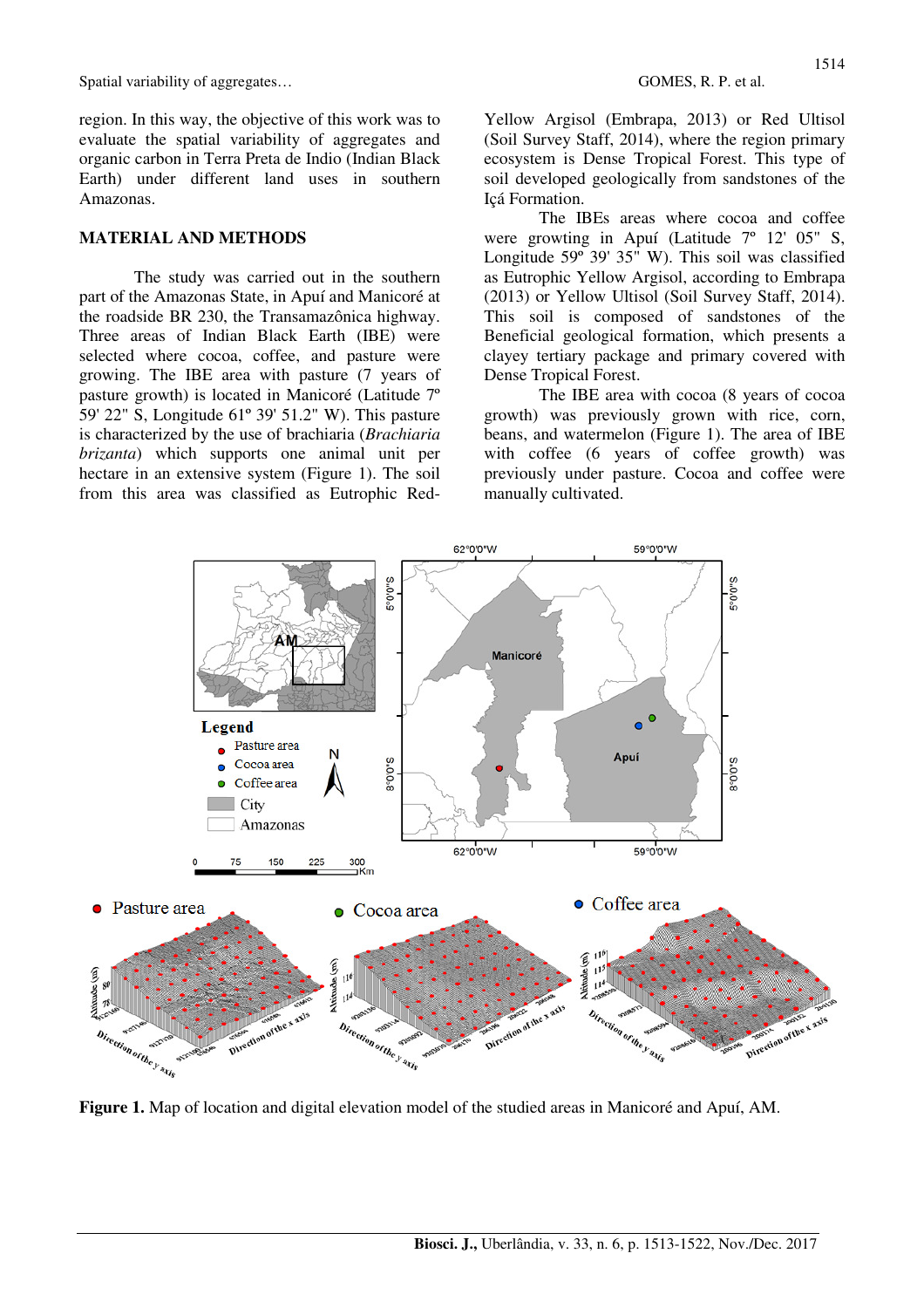Soil samples from the study areas were collected in a grid (Figure 1). The sampled pasture area was  $4,480 \text{ m}^2$  (56 x 80 m), in a grid of 88 points spaced 6 x 8 m. The sampling area in both coffee and cocoa areas was  $4,228 \text{ m}^2$  in a grid of 88 points spaced 8 x 8 m. Soil samples were collected at two depths in small trenches at depths 0-0.05 m and 0.10-0.20 m. At total, we collected 528 soil samples. The points of the sample grids were georeferenced to construct the digital elevation model. The

equipment used in the georeferencing was the GPSMAP 76CS (Garmin International, USA) with accuracy of <10 m.

Texture analysis was performed using 0.1 mol  $L^{-1}$  NaOH solution as a chemical dispersant and mechanical stirring in high-speed apparatus for 15 min. Clay fraction was determined by the pipette method, the sand, by sieving, and the silt calculated by the difference (Embrapa, 1997). The results are presented at Table 1.

Table 1. IBE areas soil texture under different managements.

|                 |        | Coffee |       |               | Cocoa               |               |        | pasture |       |
|-----------------|--------|--------|-------|---------------|---------------------|---------------|--------|---------|-------|
| Layers          |        |        |       |               | $g \text{ kg}^{-1}$ |               |        |         |       |
|                 | Sand   | Silt   | Clay  | Sand          | Silt                | Clay          | Sand   | Silt    | Clay  |
| Superficial     | 364.65 | 617.37 | 17.98 | 221.10 572.83 |                     | 204.52 711.13 |        | 235.49  | 51.18 |
| Sub superficial | 344.32 | 638.52 | 17.16 | 187.97        | 537.86 274.23       |               | 713.76 | 205.94  | 73.91 |

Superficial =  $0.0 - 0.05$  m, Sub superficial =  $0.10 - 0.20$  m

Soil bulk density  $(\rho_b)$  was determined in cylinders of 5.57 cm of diameter and 4.1 cm in height. Colected soil samples were oven-dried at 105-110 ºC for 48 hours (Embrapa 1997). Organic carbon (OC) was determined by the Walkley-Black method, modified by Yeomans and Bremner (1998).

 Soil samples for aggregate determination were removed in blocks, which were air dried and passed through 9.52 mm and 4.76 mm sieves. Then, the aggregates retained at 4.76 mm sieve were used in the wet aggregates stability analysis, placed on a set of sieves with 2.0 mm, 1.0 mm, 0.5 mm, 0.25 mm, 0.105 mm, and 0.053 mm sieving, subjecting them to vertical oscillations. After fifteen minutes or 15 min, portions retained in each sieve were transferred to aluminum pots with the aid of water jets, and then dried at 105 °C for 24 hours for later weighing (KEMPER; CHEPIL, 1965). Results were expressed as Mean Weight Diameter (MWD), percentage of aggregates greater than 2 mm ( $\% > 2$ ) mm) and percentage of aggregates smaller than 2 mm  $(\% < 2$  mm).

 Results were submitted to analysis of variance and Tukey's mean separation test ( $p \le$ 0.05). We also did the descriptive analysis (mean, median and coefficient of variation) of these results and the evaluation of their normality, by using the Kolmogorov-Smirnov test. Finally, spatial variability was evaluated using geostatistics. For this evaluation, the experimental semivariogram was estimated according to equation (1).

$$
\hat{\gamma}(h) = \frac{1}{2N(h)} \sum_{i=1}^{N(h)} [Z(x_i) - Z(x_i + h)]^2
$$
 (1)

Where:  $\gamma(h)$  – semivariance value to a "h" distance;  $N(h)$  – number of pairs involved in the semivariance calculus;  $Z(x_i)$  – value of Z at  $x_i$ ;  $Z(x_i+h)$  – value of Z separated by a distance "h" at x<sup>i</sup> *.* 

 Both spherical and exponential mathematic models were adjusted to the semivariograms. This adjustment was made based on the number of pairs involved in the semivariogram, sum of the square of the residuals (SQR), presence of the plateau (BURROUGH; McDONNEL, 2000) and coefficient of determination  $(R<sup>2</sup>)$ . Then, the cross-validation (CV) technique was used to obtain the correlation coefficient (VIEIRA, 2000). Subsequently, the degree of spatial dependence (DSD) was succeeded by the relation between the nugget effect  $(C_0)$  and semivariogram plateau  $(C_0+C_1)$ . Attributes were considered with strong DSD when the relation was  $[C_0/(C_0+C_1) \le 25\%]$ , moderate DSD  $[(C_0/(C_0+C_1))$ between 25 and 75%] and weak DSD when  $[(C_0/(C_0+C_1))$  75% (CAMBARDELLA et al., 1994). Finally, we performed variable value distribution estimates to points not sampled in the grid by kriging.

 Descriptive and variance analyzes were performed using the Minitab program, while the geostatistical analysis using the Surfer program (Golden Software Inc., 1999).

#### **RESULTS AND DISCUSSION**

The results referring to the descriptive statistical analysis and soil attributes mean test are shown in Table 2. The studied variables values of mean and median were similar among each other at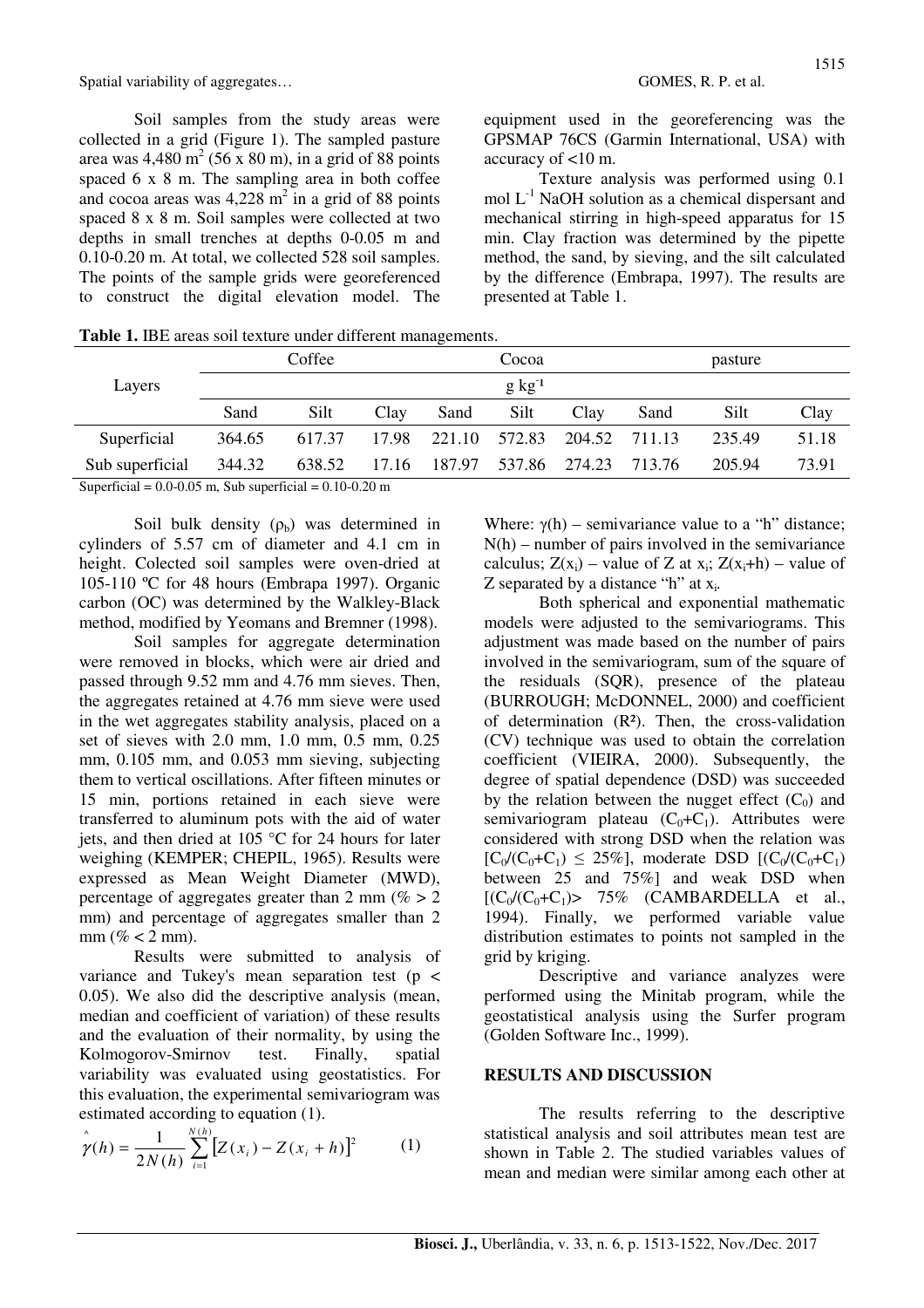the different soil use systems. This closeness indicated a normal distribution of data (CRUZ et al., 2010; CAMPOS et al., 2013a). No. However, the normality was only observed in all variables at 0.10- 0.20 m in the soil grown with cocoa. We also observed that only the aggregates  $> 2.00$  mm class presented normal distribution in all soil uses, regardless of depth. The normality of results obtained in this study was similar to other researches that studied soils with pastures (OLIVEIRA et al., 2015).

In general, the behavior of physical attributes evaluated in pasture and coffee areas were closer than the ones observed in soil where cocoa was grown (Table 2). At the three soil uses both Mean Weight Diameter (MWD) and aggregates class > 2.00 mm, obtained the highest values and they did not differ statistically at 0.0-0.05 m, evidencing few influence in this attributes influence. However, the decreased of MWD and aggregates >

2.00 mm at 0.10-0.20 mm was due to the smaller amount of CO, given that the magroaggregates genesis is closely associated to the CO content, mainly up to a 0.05-0.20 m depth (Garcia et al., 2010; Oliveira et al., 2015; Silva et al., 2016).

Soil bulk density  $(\rho_b)$  and aggregates class < 2.00 mm were the most sensitives physical atributes to the soil use type, mainly at 0.0-0.05 m, where we could found statistical difference to the adopted management (Table 2). The  $\rho_b$  was higher at pasture due to the livestock and intensive animal trampling, corroborating with Oliveira et al. (2015) and Silva et al. (2016) results. The smaller  $\rho_b$  in the cocoa and coffee soil is due to the big amount of cultural residues, like branches, leaves, and fruits, added to the soil in each crop cycle (Silva et al., 2016). In this sense, Steinbeiss et al. (2009) affirm the lower soil density in these areas happen not only due to the high amount of carbon, but also due to the intense biologic activity (fauna and roots).

**Table 2.** Mean and descriptive statistics test of Mean Weight Diameter (MWD), organic carbon (OC), soil density ( $\rho_b$ ), aggregate class greater than 2 mm ( $> 2$  mm), aggregate class smaller than 2 mm ( $< 2$ mm) in Indian Black Earth (IBE) areas under different managements.

| Attributes                      | thin) in mutan Diack Larth (IDL) areas unucl unferent managements.<br><b>Statistics</b> | Pasture | Coffee  | Cocoa   | Pasture | Coffee                        | Cocoa   |  |  |
|---------------------------------|-----------------------------------------------------------------------------------------|---------|---------|---------|---------|-------------------------------|---------|--|--|
|                                 | Surface $(0.0 - 0.05 \text{ m})$                                                        |         |         |         |         | Sub-surface $(0.10 - 0.20$ m) |         |  |  |
| MWD (mm)                        | Mean                                                                                    | 3.14A   | 3.14A   | 3.14A   | 3.01 A  | 2.90 A                        | 2.53 B  |  |  |
|                                 | Median                                                                                  | 3.16    | 3.14    | 3.15    | 3.07    | 2.91                          | 2.63    |  |  |
|                                 | $CV(%)^{(1)}$                                                                           | 3.14    | 3.18    | 4.45    | 6.55    | 4.82                          | 17.39   |  |  |
|                                 | $d^{(2)}$                                                                               | 0.03    | $0.20*$ | $0.09*$ | 0.01    | $0.20*$                       | $0.20*$ |  |  |
| $OC (g kg-1)$                   | Mean                                                                                    | 34.26 B | 38.96 B | 55.62 A | 33.46 A | 33.83 A                       | 31.66 B |  |  |
|                                 | Median                                                                                  | 34.25   | 37.25   | 54.71   | 33.50   | 35.19                         | 32.35   |  |  |
|                                 | $CV(%)^{(1)}$                                                                           | 4.06    | 29.85   | 17.70   | 1.56    | 19.59                         | 17.37   |  |  |
|                                 | $d^{(2)}$                                                                               | $0.15*$ | 0.03    | $0.20*$ | $0.15*$ | $0.20*$                       | $0.15*$ |  |  |
| $\rho_b$ (Kg dm <sup>-3</sup> ) | Mean                                                                                    | 1.29A   | 1.08 B  | 0.89C   | 1.17A   | 1.20A                         | 0.93 B  |  |  |
|                                 | Median                                                                                  | 1.30    | 1.09    | 0.89    | 1.16    | 1.23                          | 0.92    |  |  |
|                                 | $CV(%)^{(1)}$                                                                           | 9.03    | 9.25    | 11.23   | 9.29    | 19.16                         | 8.42    |  |  |
|                                 | $d^{(2)}$                                                                               | $0.15*$ | $0.20*$ | 0.02    | $0.15*$ | 0.001                         | $0.20*$ |  |  |
| $> 2.00$ mm $(\%)$              | Mean                                                                                    | 91.96 A | 90.60 A | 90.51 A | 86.54 A | 81.58 B                       | 76.91 C |  |  |
|                                 | Median                                                                                  | 92.49   | 91.26   | 90.72   | 88.59   | 81.74                         | 76.59   |  |  |
|                                 | $CV(%)^{(1)}$                                                                           | 4.43    | 4.95    | 5.80    | 8.91    | 8.05                          | 13.27   |  |  |
|                                 | $d^{(2)}$                                                                               | $0.14*$ | $0.08*$ | $0.20*$ | $0.12*$ | $0.20*$                       | $0.20*$ |  |  |
| $< 2.00$ mm $(\%)$              | Mean                                                                                    | 5.57 B  | 7.56 AB | 9.48 A  | 11.04 B | 13.83 B                       | 23.08 A |  |  |
|                                 | Median                                                                                  | 4.45    | 6.65    | 9.28    | 9.49    | 12.95                         | 23.41   |  |  |
|                                 | $CV(%)^{(1)}$                                                                           | 67.99   | 53.04   | 55.37   | 59.51   | 50.25                         | 44.23   |  |  |
|                                 | $d^{(2)}$                                                                               | $0.17*$ | 0.01    | $0.20*$ | $0.11*$ | $0.20*$                       | $0.20*$ |  |  |

Means followed by the same capital letter in the same depth line do not differ statistically from each other by the Tukey test ( $p \le 0.05$ ). <sup>1</sup>CV: coefficient of variation. <sup>2</sup>d: Kolmogorov-Smirnov normality test ( $p$  <0.05).

According to the classification proposed by Warrick and Nielsen (1980), only aggregates < 2.00 mm in pasture presented high coefficient of variation (CV) at 0.0-0.05 m, while MWD,  $\rho_b$ , and aggregates > 2.00 mm presented low variability in the three soil uses. However, the variability was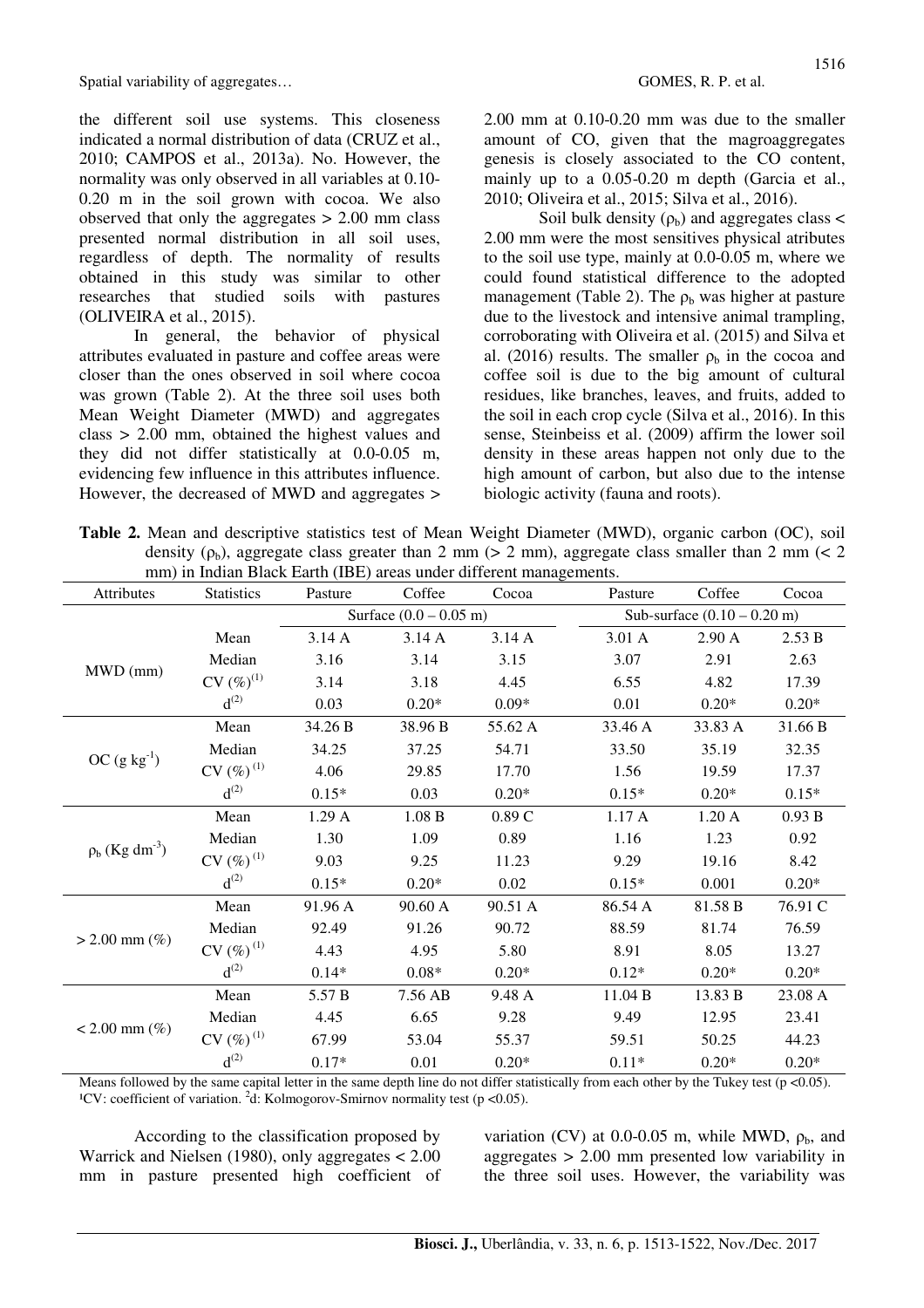moderate for the MWD and aggregates > 2.00 mm in the coffee area and for  $\rho_b$  in the soil cultivated with cocoa. The OC observed in the pasture at the two studied depths presented low variability, while the variability was mild in the areas with coffee and cocoa. The decrease of  $\rho_b$ , MWD and OC in pasture was also observed in Alho et al. (2016) articles. Campos et al. (2013b) reported low variability for

aggregates > 2.00 mm in Red Argisol, while Aquino et al. (2015) found low and medium variability for aggregates < 2.00 mm when the depth increased.

We observed a spatial dependence between depth and land use in most of the studied attributes (Table 3). This dependence can be observed in the semivariograms of Figure 2.

**Table 3.** Geostatistical parameter estimates to Mean Weight Diameter (MWD), organic carbon (OC), soil density ( $\rho_b$ ), aggregate class greater than 2 mm ( $> 2$  mm), aggregate class smaller than 2 mm ( $< 2$ mm) in Indian Black Earth (IRE) areas under different managements.

| Attributes                      | him) in mulan Diack Lattit (IDL) areas unuci unterent managements.<br>Parameters | Pasture  | Coffee                           | Cocoa      | Pasture    | Coffee                        | Cocoa                                        |  |  |
|---------------------------------|----------------------------------------------------------------------------------|----------|----------------------------------|------------|------------|-------------------------------|----------------------------------------------|--|--|
|                                 |                                                                                  |          | Surface $(0.0 - 0.05 \text{ m})$ |            |            | Sub-surface $(0.10 - 0.20$ m) |                                              |  |  |
| MWD (mm)                        | Model                                                                            | Exp      | Exp                              | Sp         | Sp         | Exp                           | $\mathrm{Sp}% _{2}\left( \mathcal{S}\right)$ |  |  |
|                                 | Nugget effect                                                                    | 0.00007  | 0.002                            | 0.02       | 0.001      | 0.003                         | $0.08\,$                                     |  |  |
|                                 | Plateau                                                                          | 0.0007   | $0.01\,$                         | 0.05       | 0.03       | 0.03                          | 0.26                                         |  |  |
|                                 | Reach (m)                                                                        | 23.00    | 22.80                            | 39.40      | 16.60      | 18.90                         | 38.10                                        |  |  |
|                                 | $R^2$                                                                            | 0.88     | 0.87                             | 0.97       | 0.73       | 0.92                          | 0.99                                         |  |  |
|                                 | $SDD(\%)$                                                                        | 10.44    | 20.00                            | 40.00      | 3.00       | 10.00                         | 30.76                                        |  |  |
|                                 | <b>CV</b>                                                                        | 0.77     | 1.00                             | 0.88       | 0.98       | 0.72                          | 0.92                                         |  |  |
|                                 | Model                                                                            | Sp       | Exp                              | <b>PNE</b> | Sp         | Exp                           | Exp                                          |  |  |
|                                 | Nugget effect                                                                    | 0.84     | 86.40                            |            | 0.14       | 25.47                         | 3.70                                         |  |  |
|                                 | Plateau                                                                          | 1.64     | 172.90                           |            | 0.28       | 56.46                         | 40.25                                        |  |  |
| $OC$ $(g kg-1)$                 | Reach (m)                                                                        | 41.80    | 31.50                            |            | 43.80      | 37.30                         | 14.70                                        |  |  |
|                                 | $R^2$                                                                            | 0.97     | 0.74                             |            | 0.97       | 0.91                          | 0.95                                         |  |  |
|                                 | SDD <sup>(%)</sup>                                                               | 51.00    | 49.97                            |            | 50.00      | 45.11                         | 9.19                                         |  |  |
|                                 | CV                                                                               | 0.97     | 0.90                             |            | 0.97       | 0.95                          | 0.77                                         |  |  |
|                                 | Model                                                                            | Exp      | Exp                              | Exp        | Exp        | Exp                           | Exp                                          |  |  |
|                                 | Nugget effect                                                                    | 0.001    | 0.005                            | 0.00001    | 0.001      | 0.002                         | 0.0028                                       |  |  |
|                                 | Plateau                                                                          | $0.01\,$ | 0.01                             | 0.009      | 0.01       | 0.01                          | 0.0099                                       |  |  |
| $\rho_b$ (Kg dm <sup>-3</sup> ) | Reach (m)                                                                        | 25.80    | 48.90                            | 17.80      | 21.90      | 15.60                         | 25.80                                        |  |  |
|                                 | $R^2$                                                                            | 0.91     | 0.96                             | 0.97       | 0.82       | 0.71                          | 0.98                                         |  |  |
|                                 | $SDD(\%)$                                                                        | 10.00    | 50.00                            | 0.11       | 10.00      | 20.00                         | 28.28                                        |  |  |
|                                 | <b>CV</b>                                                                        | 0.98     | 0.95                             | 1.00       | 0.99       | 0.70                          | 0.99                                         |  |  |
| $>2.00$ mm $(\%)$               | Model                                                                            | Exp      | Sp                               | Exp        | Exp        | Exp                           | Sp                                           |  |  |
|                                 | Nugget effect                                                                    | 0.01     | 0.89                             | 6.10       | 4.30       | 6.30                          | 0.10                                         |  |  |
|                                 | Plateau                                                                          | 12.10    | 25.51                            | 50.11      | 54.30      | 62.14                         | 96.00                                        |  |  |
|                                 | Reach (m)                                                                        | 25.00    | 14.30                            | 28.80      | 11.50      | 19.80                         | 12.40                                        |  |  |
|                                 | $R^2$                                                                            | 0.86     | 0.76                             | 0.92       | 0.92       | 0.90                          | 0.73                                         |  |  |
|                                 | SDD <sup>(%)</sup>                                                               | 0.08     | 3.48                             | 12.07      | 7.92       | 10.13                         | 0.10                                         |  |  |
|                                 | ${\rm CV}$                                                                       | 0.78     | 0.76                             | 0.81       | 0.76       | 0.75                          | 0.73                                         |  |  |
| $<2.00$ mm $(\%)$               | Model                                                                            | Exp      | Exp                              | Exp        | <b>PNE</b> | Exp                           | Exp                                          |  |  |
|                                 | Nugget effect                                                                    | $0.01\,$ | 6.74                             | 6.50       |            | 35.90                         | 8.10                                         |  |  |
|                                 | Plateau                                                                          | 8.80     | 17.15                            | 51.17      |            | 94.16                         | 92.92                                        |  |  |
|                                 | Reach (m)                                                                        | 16.00    | 25.70                            | 28.50      |            | 38.50                         | 21.60                                        |  |  |
|                                 | $R^2$                                                                            | 0.97     | 0.86                             | 0.92       |            | 0.89                          | 0.93                                         |  |  |
|                                 | $SDD(\%)$                                                                        | 0.11     | 39.90                            | 12.70      |            | 38.12                         | 8.71                                         |  |  |
|                                 | ${\rm CV}$                                                                       | 0.75     | 0.93                             | 0.79       |            | 0.74                          | 0.91                                         |  |  |

PNE: Pure Nugget Effect; Exp: Exponential; Sp: Spherical; R²: coefficient of determination; SDD%: spatial dependence degree, and CV: Crossed validation.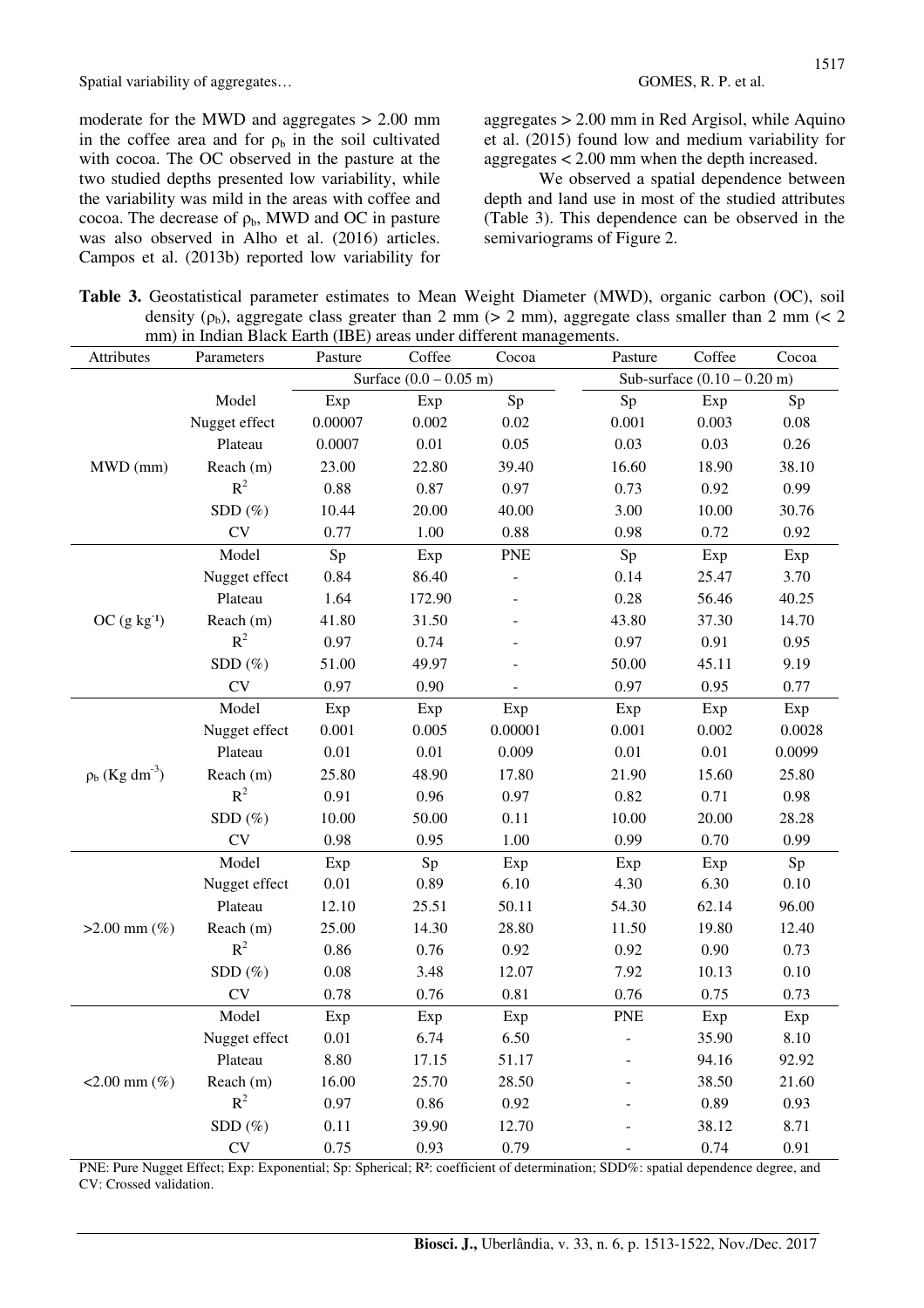The exponential model was predominant for all attributes, depths and soil uses (Table 3). Only the exponential model adjusted to the spatial dependence for  $\rho_b$  and aggregates  $\langle 2.00 \rangle$  mm, regardless land depth and use. However, there is an exception done to aggregates < 2.00 mm in the soil use with pasture at 0.10-0.20 m, where it was observed absence of spatial dependence (pure nugget effect – PNE), behavior also verified to OC at 0.0-0.05 m in the cocoa area. It is worth noting the absence of spatial dependence in these variables does not necessary means absence of variance, but the incapability of adjustment the semivariogram model (CAMBARDELLA et al., 1994; Vieira, 2000).

The evaluated attributes presented range values superior to the sampling mesh (8 m), indicating that the variables are spatially related and they allow interpolations (VIEIRA, 2000).The highest range values were found for  $\rho_b$  (48.90 m) at 0.0-0.05 m in soil grown with coffee, while aggregates > 2.00 mm presented the lowest reach value  $(11.50 \text{ m})$  at  $0.10$ -0.20 m in soil grown with pasture. The range values for all variables were smaller as deeper, in this way the obtained results indicated greater spatial continuity of soil attributes in the superficial layers. This behavior corroborates with results observed by Souza et al. (2001).

The spatial dependence degree (SDD) was classified as strong for almost all soil uses, except in the area with cocoa, where the MWD presented moderate SDD. Moderate dependence was also found for the class of aggregates  $\lt$  2.00 mm in coffee use, and  $\rho_b$  in both coffee and cocoa areas regardless of depth. In turn, strong SDD was observed for OC in soil use with cocoa at 0.10-0.20 m, however, the aggregate class > 2.00 mm presented strong SDD at all evaluated depths and soil uses. The Strong spatial dependence observed is due to the native anthropic activities, ended up with IBEs formation (AQUINO et al., 2015), while the mild spatial dependence reflected the nowadays soil use alterations, mostly at 0.0-0.05 m, the depth easilier affected by the soil management (CAMBARDELLA et al., 1994).

The isolines, surface and three-dimensional isoline maps obtained by interpolation of Kriging data presented similar values for the following variables: MWD, aggregates  $(> 2.00$  <mm),  $\rho_b$  and OC at different depths and soil uses (Figure 2). However, maps allowed to illustrate spatial variability as a function of land use, which cannot be clarified with classical statistics. In pasture soil use, it was observed that the MWD and the class of aggregates (< 2.00> mm) presented greater spatial continuity at 0.0-0.05 m, this behavior was evidenced by the greater distance between the isolines and indicated a more defined behavior for these variables. The reduction of MWD values in aggregates > 2.00 mm coincided with the increase in the class of aggregates  $< 2.00$  mm at 0.10-0.20 m. This relation of decrease and increase of aggregates of different classes reflected influence of the management in the properties of the soil.

The pasture soil use  $\rho_b$  maps of were closer due to the greater access and permanence of the cattle in the pasture. These maps characterize the compaction of this environment caused by animal trampling, which caused the destruction of the larger aggregates and  $\rho_b$  elevation to up to 0.05 m (AQUINO et al., 2014a; CAJAZEIRA; ASSIS JUNIOR 2011). However,  $\rho_b$  and compaction observed in this study did not compromise root development in the different uses due to the high organic matter content observed in IBEs (CAMPOS et al., 2012).

The landscape and soil shape in pasture and cacao areas were similar, but soil attributes presented distinct aspects due to differences in cultural habit, use, and type of soil. At 0.0-0.05 m, it was not possible to capture the spatial variability (Figure 2), considering the sampling distance used (McBRATNEY; WEBSTER, 1986), due to the greater uniformity of the soil surface provided by cacao cultivation, which covers the soil with remains and where conditions a more homogeneous environment. These plant remains favored the maintenance of organic matter, reflecting in the highest values of OC (0.10-0.20 m) when compared to the other types of soil uses.

 In a general way, soil under coffee cultivation, due to the diversity of geomorphological expressions (linear, concave and convex pedoforms), presented greater spatial discontinuity in the class of aggregates  $\lt$  2.00 mm and in the WMD at 0.0-0.05 m. This discontinuity can be observed on the map, where there is the predominance of erratic isolines at close range (Figure 2), in the case, the spatial variability was a natural consequence of the landscape configuration, since maps at depth 0.10-0.20 m are spatially more uniform for these attributes. Other studies have also reported the influence of landscape shape on soil physical properties (ALHO et al., 2015).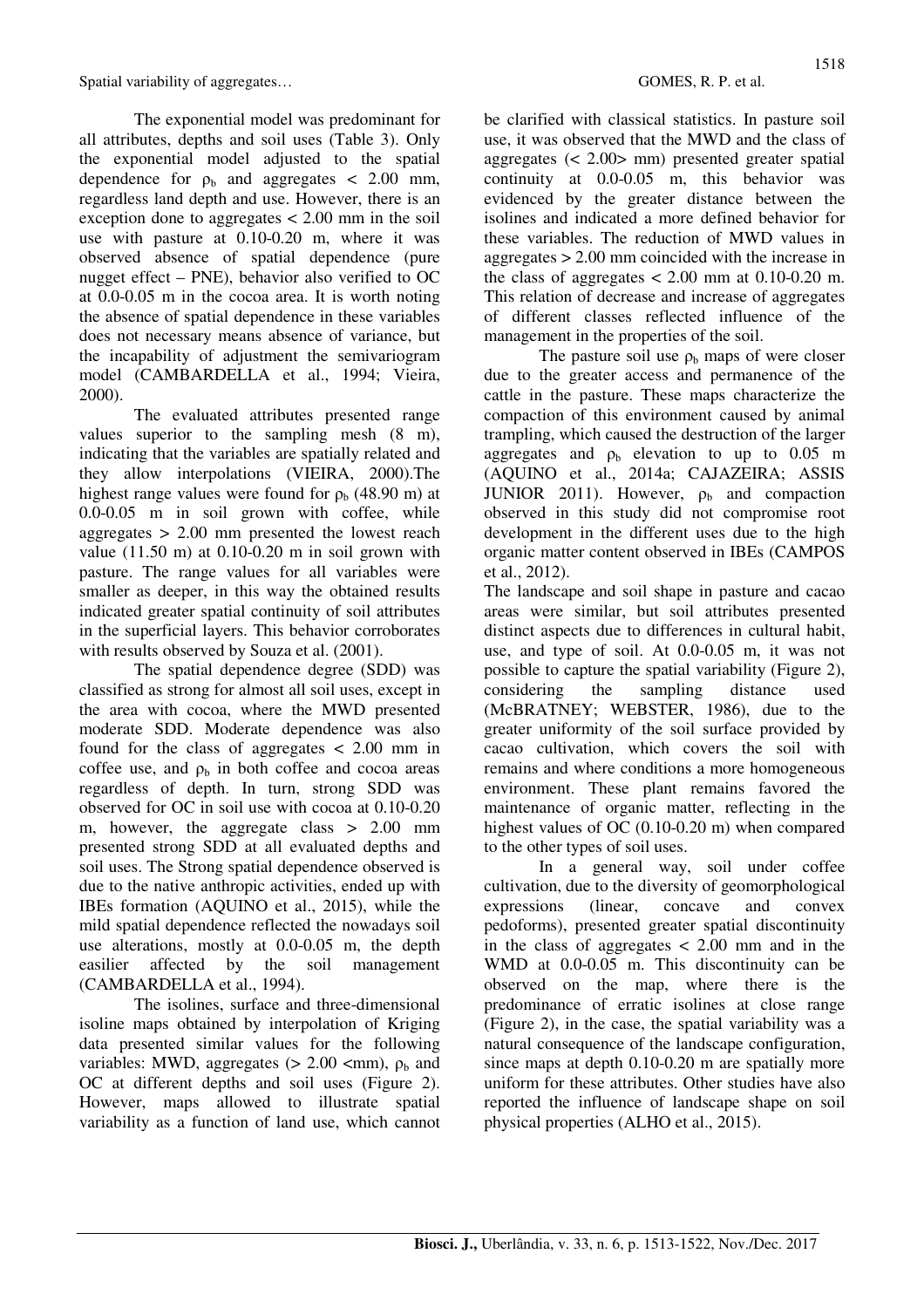

**Figure 2.** Isoline Maps of Mean Weight Diameter distribution (MWD, mm), aggregate class higher than 2 mm ( $> 2$  mm), aggregate class smaller than 2 mm ( $< 2$  mm), Bulk density ( $\rho_b$ , kg dm<sup>-3</sup>), and organic carbon (OC,  $g \text{kg}^{-1}$ ) at two depths.

 The results did not identify correlation between the soil physical attributes and the existing geomorphic expressions. However, other studies observed such correlation (SILVA et al., 2016). It was not observed due to the scale used in the studied areas. However, it was possible to observe a more homogeneous behavior for the physical attributes at 0.10-0.20 m regardless both soil use and type, confirming the deeper, the less affect the adopted management to the soil attributes in IBEs.

#### **CONCLUSIONS**

The soil use influenced the soil physical attributes behavior in IBEs, where the higher values of CO, aggregates  $> 2.00$  mm, and MWD at 0.00-0.05m in relation to  $\rho_b$  and aggregates < 2.00 mm increased at 0.10-0.20 m.

Aggregates  $< 2.00$  mm  $(0.10-0.20$  m) and OC (0.0-0.5 m) did not show spatial dependence, while the aggregates class  $> 2,00$  mm was the only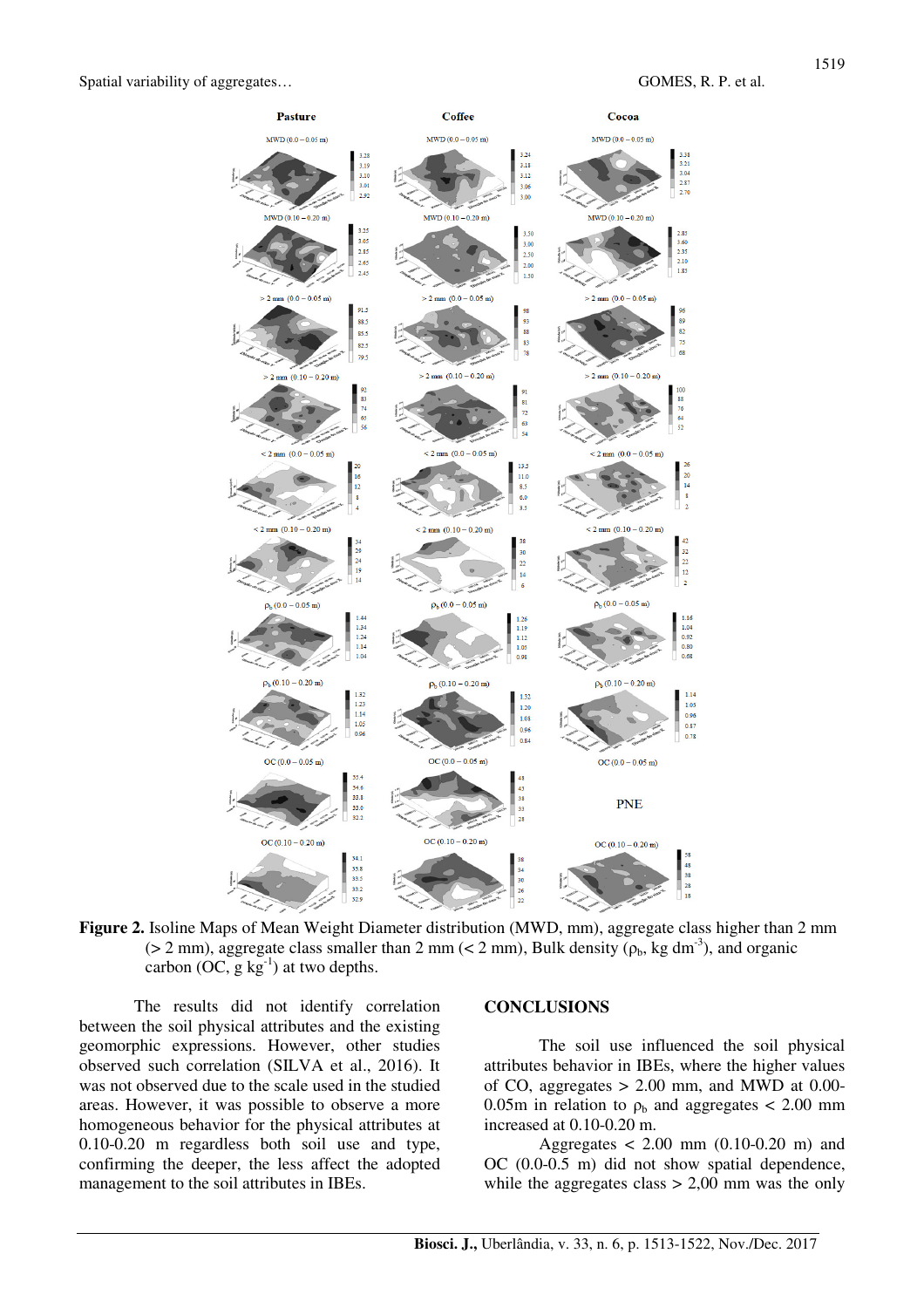soil attribute characterized as natural with a strong spatial dependence, regardless the soil use and depth.

There was no spatial relationship between the attributes studied and the geomorphic diversity.

**RESUMO:** As Terras Pretas de Índio (TPIs) encontram-se distribuídas por toda a Amazônia. Elas são caracterizadas pela alta fertilidade química e potencial agrícola. As TPIs possuem alto carbono orgânico, favorecendo a melhoria da estrutura do solo. Este trabalho teve como objetivo avaliar a variabilidade espacial dos agregados e do carbono orgânico (CO) em diferentes usos de TPIs no sul do Amazonas. Foi avaliado a variabilidade espacial do carbono orgânico, diâmetro médio ponderado (DMP), densidade do solo (ρb) e as classes de agregados sob três usos do solo: pastagem, cacau e café. Nas áreas estudas construiu-se um grid regular de pontos, de acordo com o uso do solo e nas profundidades, 0-0,05 m e 0,10-0,20 m, totalizando 528 amostras de solo. Os resultados foram submetidos à análise de variância, descritiva e geoestatística. O uso do solo influenciou o comportamento dos atributos físicos das TPIs, concentrando os valores mais altos de CO, agregados > 2.00 mm e DMP na profundidade 0,0-0.05 m em relação a ρb e agregados <2.00 mm, que assumiram valores mais altos na profundidade 0,10-0,20 m. Agregados < 2,00 mm (0,10-0,20 m) e CO (0,0-0,05 m) não apresentaram dependência espacial, enquanto a classe de agregados > 2,00 mm foi o único atributo que representou uma característica natural do solo, com forte dependência espacial, independentemente do uso e profundidade do solo. Não houve relação espacial entre os atributos estudados e a diversidade geomórfica.

**PALAVRAS CHAVE:** Dependência espacial. Classes de agregados. Agregação do solo. Uso da terra.

### **REFERENCES**

ALHO, L. C.; CAMPOS, M. C. C.; MANTOVANELLI, B. C.; SILVA, D. M. P.; SOUZA, Z. M.; CUNHA, J. M.; SOARES, M. D. R. Physical and geospatial attributes of inceptisols and ultisols under native vegetation in Humaitá, Am, Brazil. **Bioscience Journal**, Uberlândia, v. 32, n. 2, p. 422–430, 2016. http://dx.doi.org/10.14393/BJ-v32n2a2016-32656.

ALHO, L. C.; CAMPOS, M. C. C.; SILVA, D. M. P.; MANTOVANELLI, B. C.; SOUZA, Z. M. Variabilidade espacial da estabilidade de agregados e estoque de carbono em Cambissolo e Argissolo. **Pesquisa Agropecuária Tropical**, Goiânia, v. 44, n. 3, p. 246–254, 2014. http://www.scielo.br/pdf/pat/v44n3/a01v44n3.pdf

AQUINO, R. E.; CAMPOS, M. C. C.; MARQUES JÚNIOR, J.; OLIVEIRA, I. A.; MANTOVANELLI, B. C.; SOARES, M. D. R. Geoestatística na avaliação dos atributos físicos em Latossolo sob floresta nativa e pastagem na Região de Manicoré, Amazonas. **Revista Brasileira de Ciência do Solo**, Viçosa, v. 38, n. 2, p. 397–406. 2014a. http://dx.doi.org/10.1590/S0100-06832014000200004.

AQUINO, R. E.; CAMPOS, M. C. C.; MARQUES JÚNIOR, J.; OLIVEIRA, I. A.; TEIXEIRA, D. B.; CUNHA, J, M. Uso de semivariogramas escalonados no planejamento amostral de atributos físicos do solo em ambientes na região Sul do Amazonas. **Revista Brasileira de Ciência do Solo**, Viçosa, v. 39, n. 1, p. 21–30. 2015. http://dx.doi.org/10.1590/01000683rbcs20150524.

AQUINO, R. E.; CAMPOS, M. C. C.; OLIVEIRA, I. A.; MARQUES JÚNIOR, J.; SILVA, D. M. P. Variabilidade espacial de atributos físicos de solos antropogênico e não antropogênico na região de Manicoré, AM. **Bioscience Journal**, Uberlândia, v. 30, n. 4, p. 988–997, 2014b.

BRASIL. Ministério de Minas e Energia. **Projeto Radambrasil**. 17. ed. Rio de Janeiro: Folha SB. 20, Purus, 1978.

BURROUGH, P. A.; McDONNELL, R. A. **Principles of geographical information systems:** Spatial information systems and geostatistics. New York: Oxford University Press, 2000. 333 p.

CAJAZEIRA, J. P.; ASSIS JÚNIOR, R. N. Variabilidade espacial das frações primárias e agregados de um Argissolo no Estado do Ceará. **Revista Ciência Agronômica**, Fortaleza, v. 42, n. 2, p. 258–267, 2011.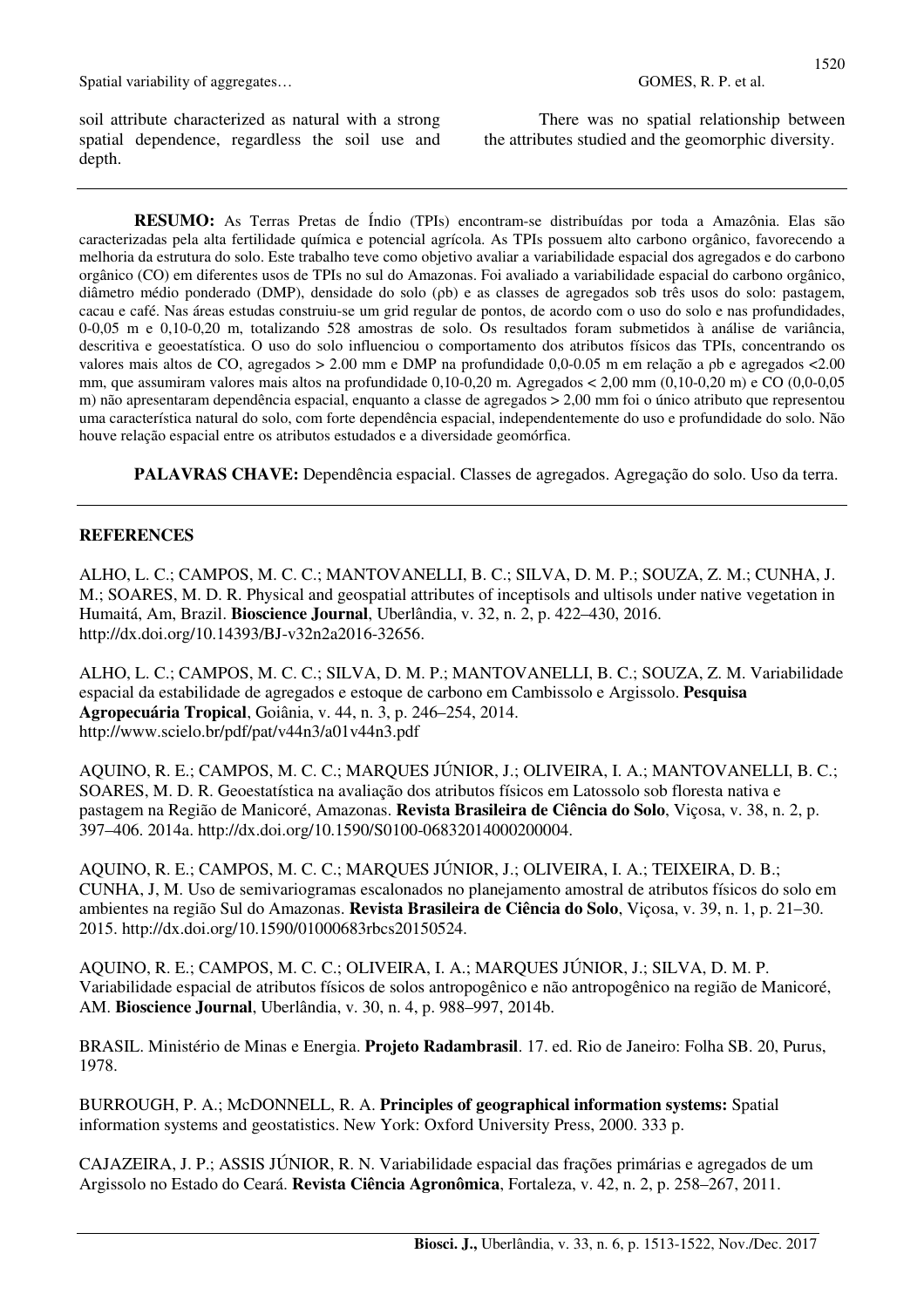CAMARGO, L. A.; MARQUES JÚNIOR, J.; PEREIRA, G. T. Spatial variability of physical attributes of an Alfisol under different hillslope curvatures. **Revista Brasileira de Ciência do Solo**, Viçosa, v. 34, n. 4, p. 617– 630, 2010. http://dx.doi.org/10.1590/S0100-06832010000300003.

CAMBARDELLA, C. A.; MOORMAN, T. B.; NOVAK, J. M.; PARKIN, T. B.; KARLEM, D. L.; TURCO, R. F.; KONOPA, A. E. Field scale variability of soil properties in central Iowa soil. **Soil Science Society American Journal**, Madison, v. 58, n. 4, p. 1501–1511, 1994. http://dx.doi.org/10.2136/sssaj1994.03615995005800050033x

CAMPOS, M. C. C.; AQUINO, R. E.; OLIVEIRA, I. A.; BERGAMIN, A. C. Variabilidade espacial da resistência mecânica do solo à penetração e umidade do solo em área cultivada com cana-de-açúcar na região de Humaitá, Amazonas, Brasil. **Agrária**, Recife, v.8, n.2, p.305-310. 2013b. http://dx.doi.org/10.5039/agraria.v8i2a2091.

CAMPOS, M. C. C.; RIBEIRO, M. R.; SOUZA JÚNIOR, V. S.; RIBEIRO FILHO, M. R.; SOUZA, R. V. C. C.; ALMEIDA, M. C. Caracterização e classificação de terras pretas arqueológicas na região do Médio Rio Madeira. **Bragantia**, Campinas, v. 70, n. 4, p. 598–609. 2011. http://dx.doi.org/10.1590/S0006- 87052011000300016.

CAMPOS, M. C. C.; SANTOS, L. A. C.; SILVA, D. M. P.; MANTOVANELLI, B. C.; SOARES, M. D. R. Caracterização física e química de terras pretas arqueológicas e de solos não antropogênicos na região de Manicoré, Amazonas. **Revista Agro@mbiente**, Boa Vista, v. 6, n. 1, p. 102–109, 2012. http://dx.doi.org/10.18227/1982-8470ragro.v6i2.682.

CAMPOS, M. C. C.; SOARES, M. D. R.; SANTOS, L. A. C.; OLIVEIRA, I. A.; AQUINO, R. E.; BERGAMIN, A. C. Variabilidade espacial dos atributos físicos em um Argissolo Vermelho sob floresta. **Comunicata Scientia**, Bom Jesus, v. 4, n. 2, p. 168–178, 2013a. http://dx.doi.org/2-s2.0- 84880071446.pdf?sequence=1

CRUZ, J. S.; ASSIS JÚNIOR, R. N.; MATIAS, S. S. R.; CAMACHO-TAMAYO, J. H.; TAVARES, R. C. Análise espacial de atributos físicos e carbono orgânico em Argissolo vermelho-amarelo cultivado com canade-açúcar. **Ciência e Agrotecnologia**, Lavras, v. 34, n. 2, p. 271–278, 2010. http://dx.doi.org/10.1590/S1413- 70542010000200001.

EMBRAPA. Empresa Brasileira de Pesquisa Agropecuária – Centro Nacional de Pesquisa de Solos. **Manual de métodos de análise de solo**. 2. ed. Rio de Janeiro: Embrapa, 1997. 167 p.

EMBRAPA. Empresa Brasileira de Pesquisa Agropecuária – Centro Nacional de Pesquisa de Solos. **Sistema brasileiro de classificação de solo**. 3. ed. Brasília: Embrapa, 2013. 263 p.

GARCIA, R. A.; ROSOLEM, C. A. Agregados em um Latossolo sob sistema plantio direto e rotação de culturas. **Pesquisa Agropecuária Brasileira**, Brasília, v. 45, n. 6, p. 1489–1498, 2010.

KEMPER, W. D.; CHEPIL, W. S. Aggregate stability and size distribution. In: BLACK, C. A. (Ed.) **Methods of soil analysis**. Madison: American Society of Agronomy, 1965. p. 499–510.

MARQUES, J. D. O.; LUIZÃO, J. L.; TEIXEIRA, G. T.; SARRAZIN, M.; FERREIRA, S. J. F.; BELDINI, T. P.; ARAÚJO MARQUES, E. M. Distribution of organic carbon in different soil fractions in ecosystems of Central Amazonia. **Revista Brasileira de Ciência do Solo**, Viçosa, v. 39, n. 1, p. 232–42, 2015. http://dx.doi.org/10.1590/01000683rbcs20150142.

McBRATNEY, A. B.; WEBSTER, R. Choosing functions for semi-variograms of soil properties and fitting them to sampling estimates. **Journal Soil Science**, Medford, v. 37, n. 3, p. 617–639, 1986. http://dx.doi.org/10.1111/j.1365-2389.1986.tb00392.x

1521